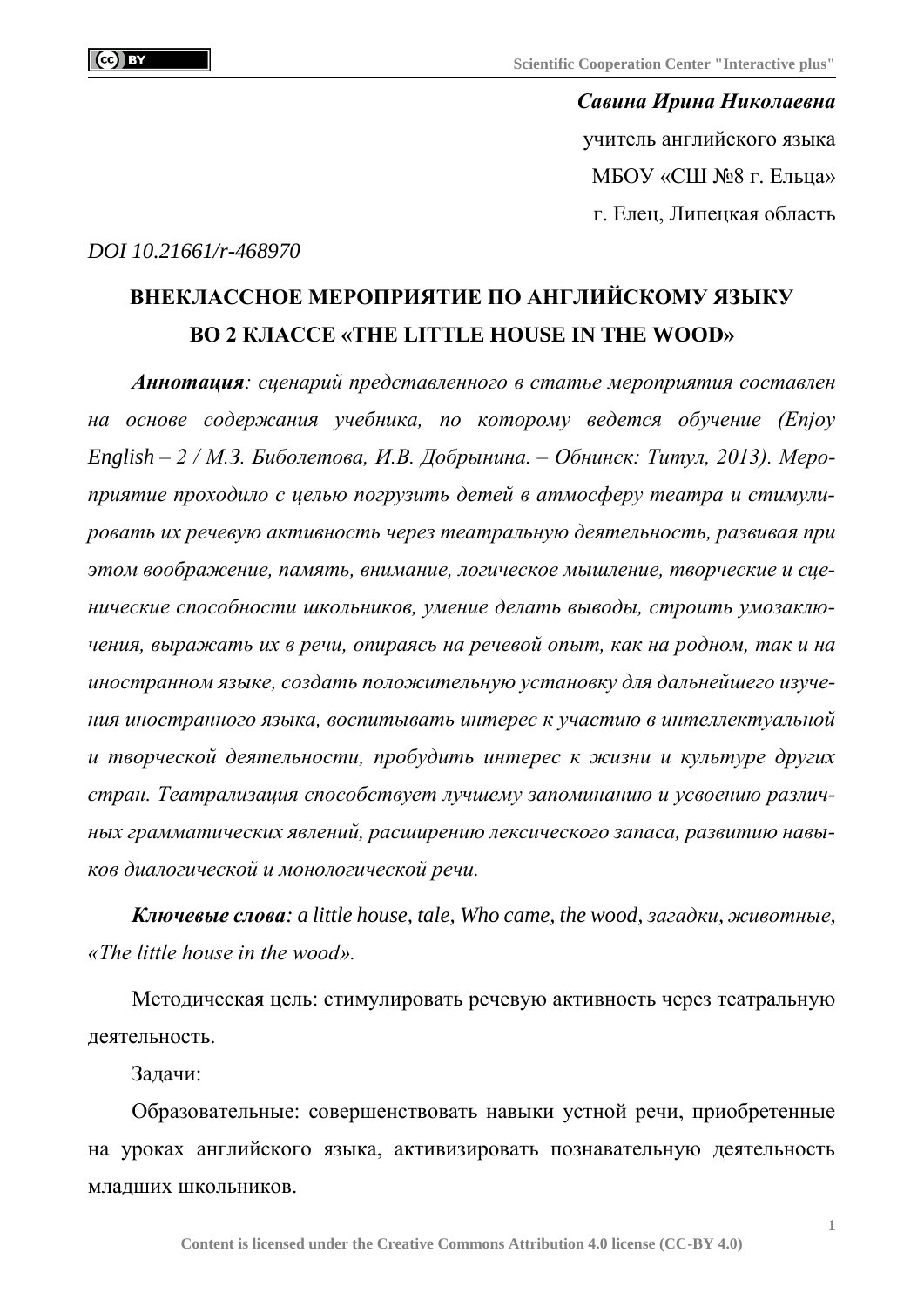Развивающие: развивать воображение, память, внимание, логическое мышление, творческие и сценические способности школьников, умение делать выводы, строить умозаключения, выражать их в речи.

Воспитывающие: воспитывать потребность к участию в интеллектуальной творческой деятельности, прививать интерес к иностранному языку.

Оборудование: маски животных, магнитофон, интерактивная доска. компьютер, проектор.

Внеклассное мероприятие по английскому языку во 2 классе

«The little house in the wood.»

Good morning, our dear guests and children.

Today we are going to see the play «The little house in the wood».

– Do you like to read tales? (yes, I do)

All children like to read tales or to listen to them. I am sure it is interesting to meet your favorite tale characters.

And now, children, I want to check if you can solve riddles and know the names of animals in English.

But the riddles are not simple, the answers will be the heroes of our tale.

And now the children are going to tell you some riddles.

Ann,come to the front. Set your riddle.

1. It is not a tailor (портной)

But carries needles with it. What is it?( а hedgehog -еж)

Sit down, please.

2. The animal that has a red bushy tail is a (fox-лиса)

3. Not a horseman, but wears spurs

Not a watch man, but wakes people up what is it? ( а cock-петух)

4. The animal that is very timid and afraid of everything is a (a hare-заяц)

5. It is small and green

It can jump and lives in the river.( A FROG -лягушка)

6. It is small and grey, and lives in the house( A mouse-мышка)

## Well done!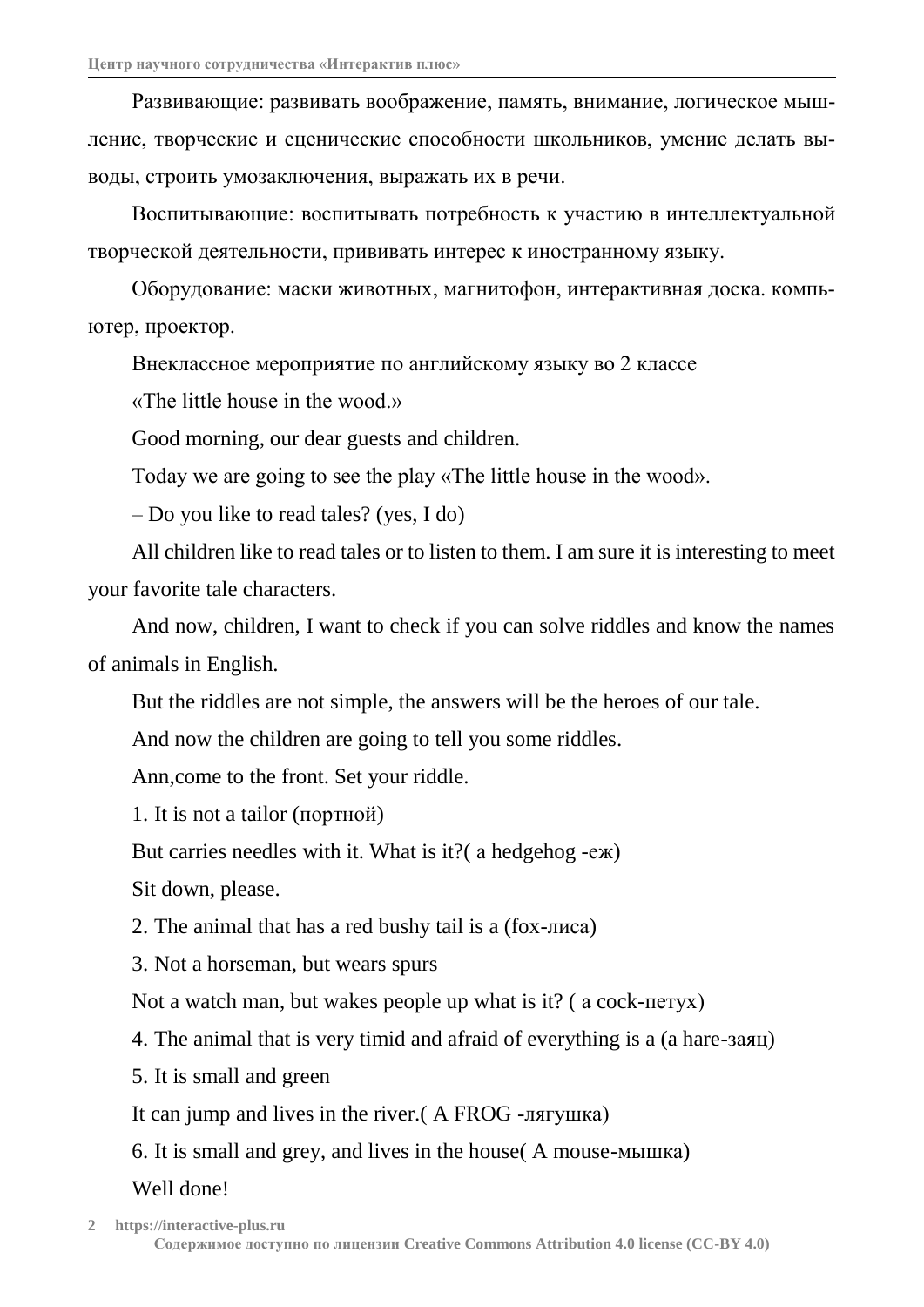And now we are going to show you the play " The little house in the wood»

And you, children, be careful and watch the heroes of the tale moving in their new little house

The tale begins …

## *The Little House in the Wood Characters:*

| The Mouse                  |                                                      | The Hare                                                                      |
|----------------------------|------------------------------------------------------|-------------------------------------------------------------------------------|
| The Frog                   |                                                      | The Hedgehog                                                                  |
| The Cock                   |                                                      | The Fox                                                                       |
|                            | The Mouse comes up to a little house                 |                                                                               |
|                            | Mouse: I am the Mouse. This is my house.             |                                                                               |
|                            | The Frog jumps up to the Mouse.                      |                                                                               |
|                            | Frog: Croak, croak! Hallo! Who are you?              |                                                                               |
|                            | Mouse: I am the Mouse. And who are you?              |                                                                               |
|                            | Frog: I am the Frog. May I live with you?            |                                                                               |
|                            |                                                      | Mouse: Yes, you may. You can come in, if you answer my question. Please count |
| from one up to ten.        |                                                      |                                                                               |
| Frog: one                  |                                                      |                                                                               |
|                            | Mouse: thank you. Please, come here.                 |                                                                               |
| The Cock comes up to them. |                                                      |                                                                               |
|                            | Cock: Cock-a-doodle-doo! How do you do! Who are you? |                                                                               |
| Mouse: I am the Mouse.     |                                                      |                                                                               |
| Frog: And I am the Frog.   |                                                      |                                                                               |
|                            | Cock: I am the Cock. May I live with you?            |                                                                               |
|                            | Mouse: Yes, you may, but don't wake us up early.     |                                                                               |
|                            | Frog: Please, don't wake us up early!                |                                                                               |
|                            | Cock: No, no, don't worry about that!                |                                                                               |
|                            |                                                      | Mouse, Frog <i>(together): Then</i> answer our question can you fly?          |
| Cock: Yes, I can.          |                                                      |                                                                               |
|                            | Mouse, Frog (together): Come here, please!           |                                                                               |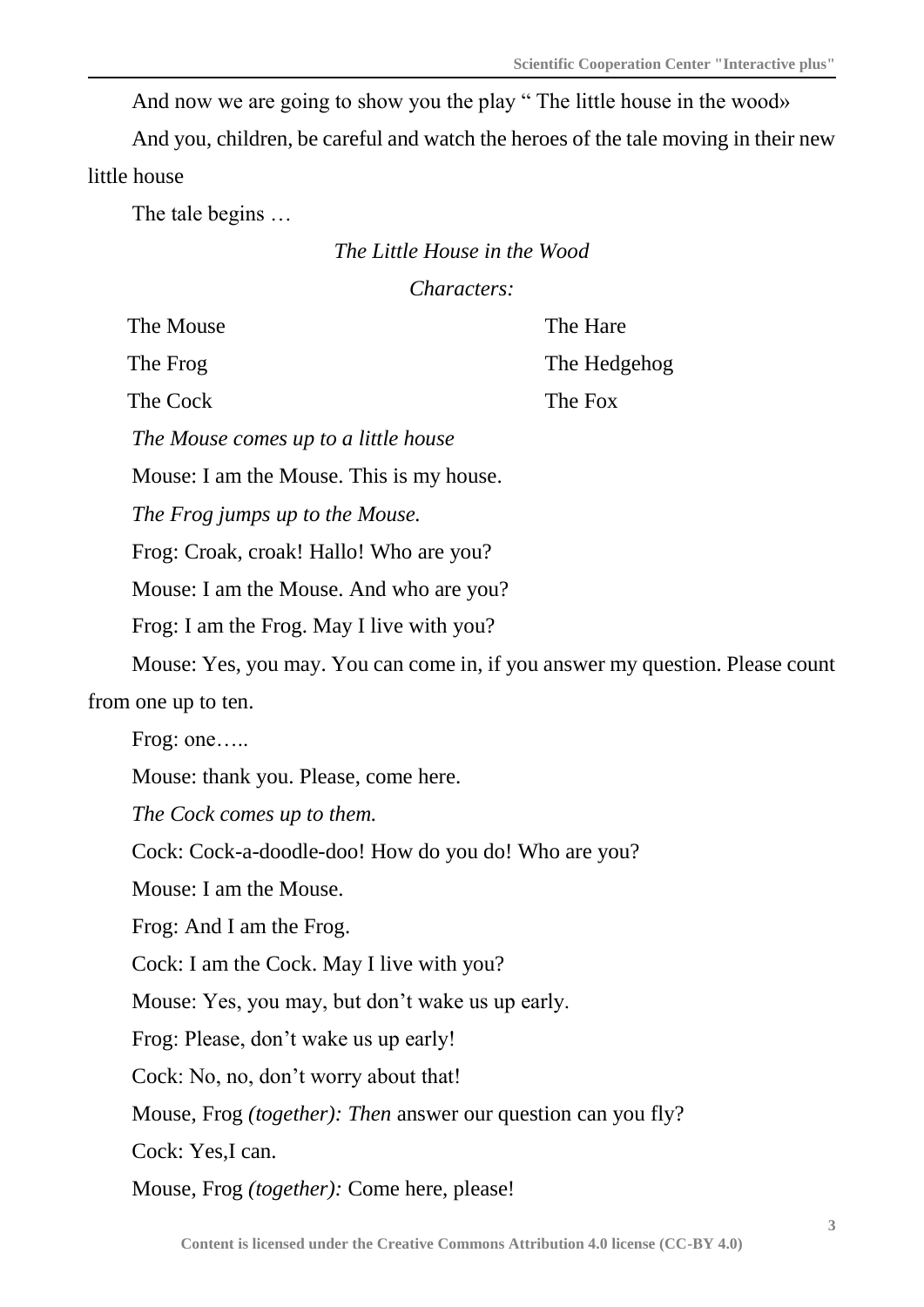*The Hare comes up to the house.* Hare: How do you do! Who are you? Mouse: I am the Mouse. Frog: I am the Frog. Cock: I am the Cock. Who are you? Hare: I am the Hare. May I live with you? Mouse, Frog, Cock *(together):* Yes, you may! *Then* answer our question can you jump? Hare: Yes,I can. Mouse, Frog, Cock *(together):* Come here, please! *The Hedgehog comes up to them.* HEDGEHOG: How do you do! Who are you? Mouse: I am the Mouse. Frog: I am the Frog. Cock: I am the Cock. Hare: I am the Hare. Who are you? Hedgehog: I am the Hedgehog. May 1 live with you? Mouse, Frog, Cock, HARE *(together)-.* Yes, you may! Cock: But please, don't prick us! Hedgehog: Oh, no, don't worry about that! Mouse, Frog, Cock, HARE *(together): Then* answer our question: How old are you? Hedgehog: I am 8. All: Come here, please!

*The Fox comes up to them.*

Fox: How do you do, my dear friends! Who are you?

All *(in turn):* I am the Mouse, I am the Frog, I am the Cock, I am the Hare, I am

the Hedgehog!

Fox: I am your friend, the Fox! May I live with you?

All: No, no, you are bad, you want to eat us up!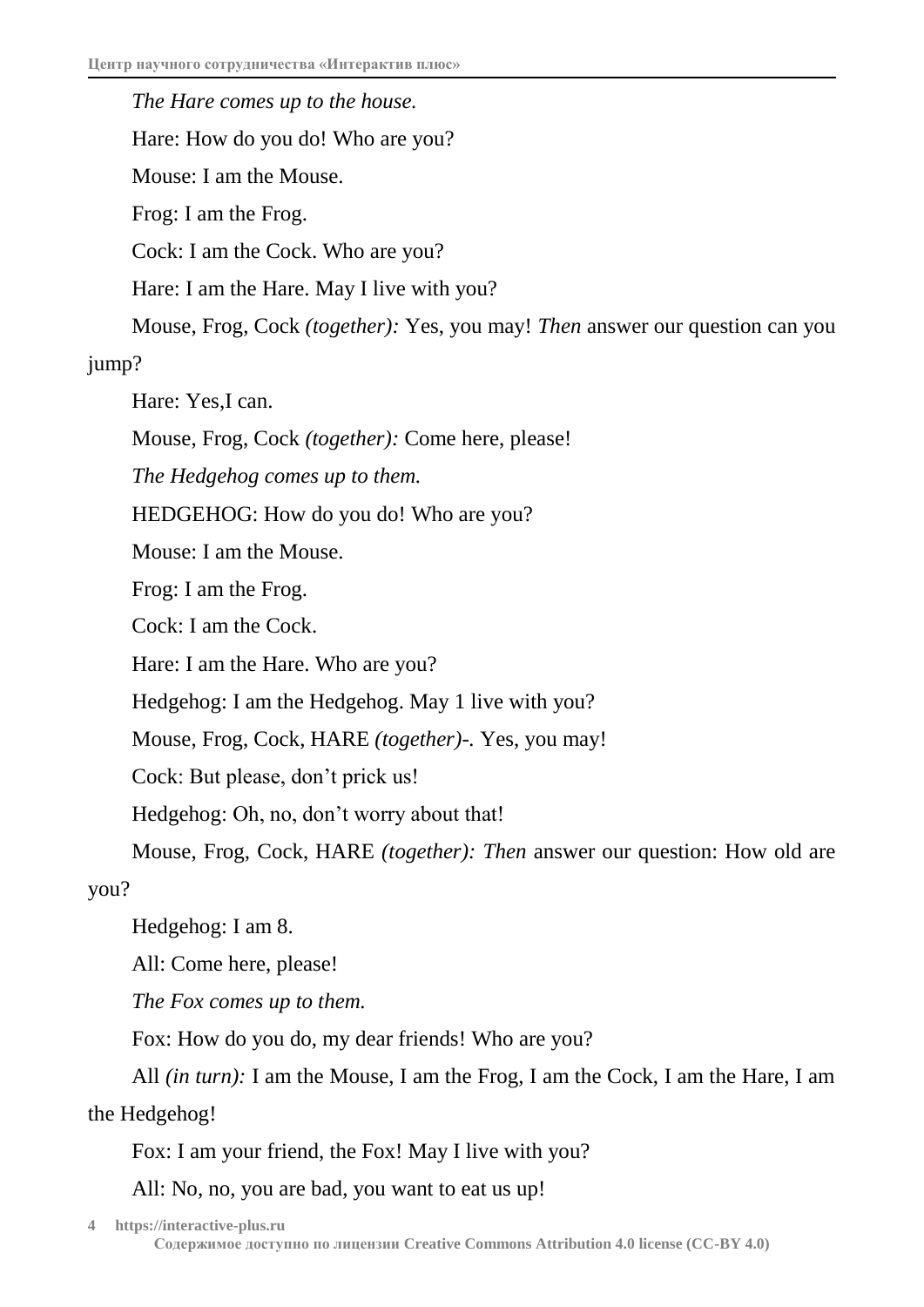*The Fox runs away.*

Well, the tale is over. And now we will check if you carefully followed the heroes of the tale.

Let's talk about the tale.

– Did you like tale? (yes, I did)

– How many heroes are there in the tale?(there are 6)

– Who are they? (they are …..the fox,

Who came the first? (the mouse did.)

Who came the second?

Who came the third?

Who came the fourth?

Who came the fifth?

Who came the sixth?

Good work, children, you have mentioned all the heroes.

But before we continue to the work of the tale let's have a short rest.

Физкультминутка.(включить диск)

Let's remember our song. We shall sing it all together.

We have had a rest.

Let's go on. Be careful answering my questions.

Who do you like the most? (the mouse)

And now let's work on the words. Look at the screen.

Read the words which are the names of our heroes and put in,the missing letters.

The first word – the letter –

Good work!

And now let's remember the names of other animals in English. (a dog…)

Well done!

Dear children, our meeting with the tale» The little house in the wood» is over.

Did you like our event? (yes, I did)

What did you like? (the heroes)

What other tales about animals do you know? Tell me please in Russian.